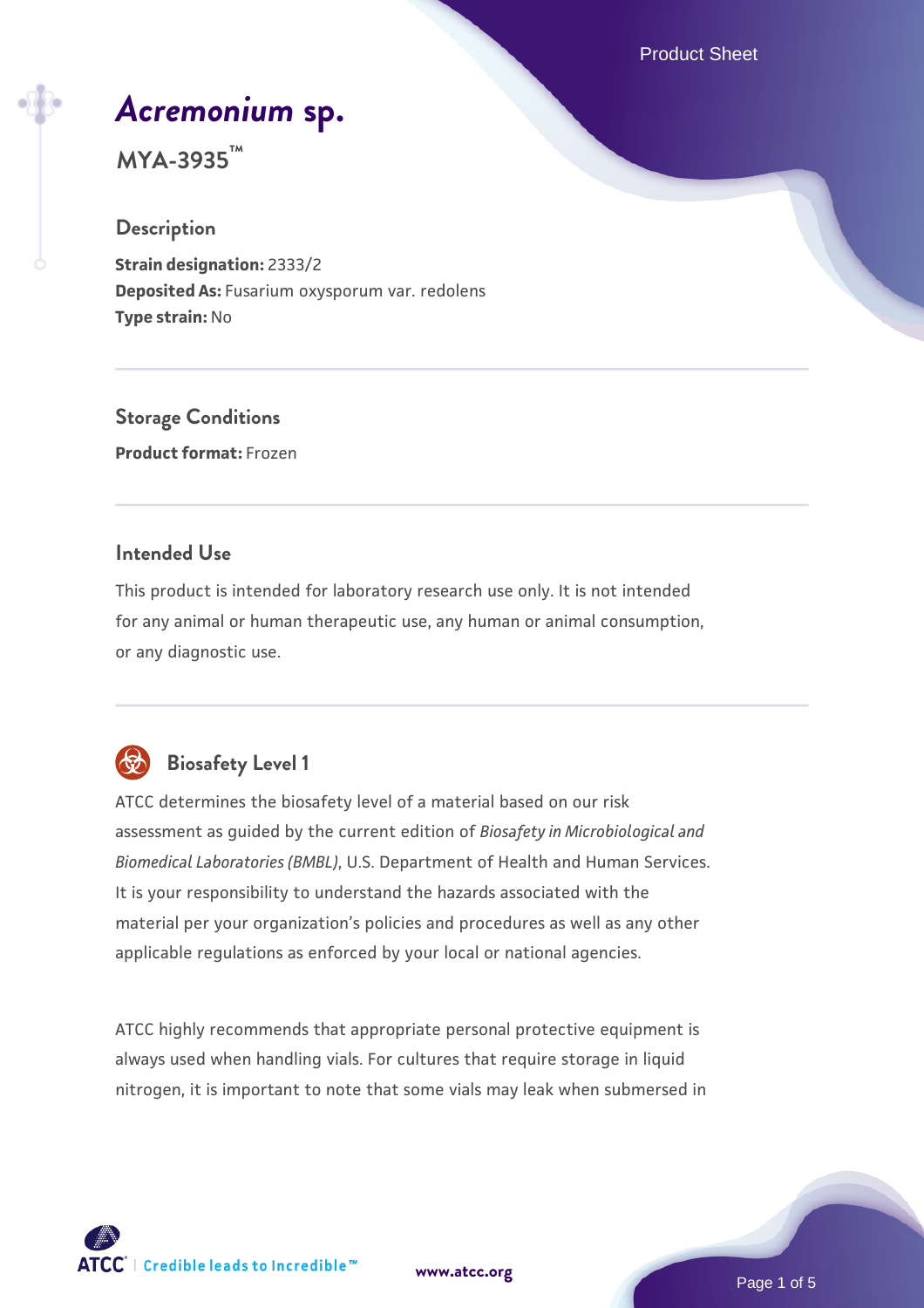liquid nitrogen and will slowly fill with liquid nitrogen. Upon thawing, the conversion of the liquid nitrogen back to its gas phase may result in the vial exploding or blowing off its cap with dangerous force creating flying debris. Unless necessary, ATCC recommends that these cultures be stored in the vapor phase of liquid nitrogen rather than submersed in liquid nitrogen.

#### **Certificate of Analysis**

For batch-specific test results, refer to the applicable certificate of analysis that can be found at www.atcc.org.

#### **Growth Conditions**

**Medium:**  [ATCC Medium 338: Potato sucrose agar](https://www.atcc.org/-/media/product-assets/documents/microbial-media-formulations/3/3/8/atcc-medium-338.pdf?rev=46546b6f4a85482b856b30458c18db73) **Temperature:** 25°C

#### **Handling Procedures**

 Frozen ampules packed in dry ice should either be thawed immediately or stored in liquid nitrogen vapor. If liquid nitrogen storage facilities are not available, frozen ampules may be stored at or below -70°C for approximately one week. **Do not under any circumstance store frozen ampules at refrigerator freezer temperatures (generally -20°C).** Storage of frozen material at this temperature may result in the death of the culture.

1. To thaw a frozen ampule, place in a **25-30°C** water bath, until just thawed (approximately **5 minutes**). Immerse the ampule just enough to cover the frozen material. Do not agitate the ampule.

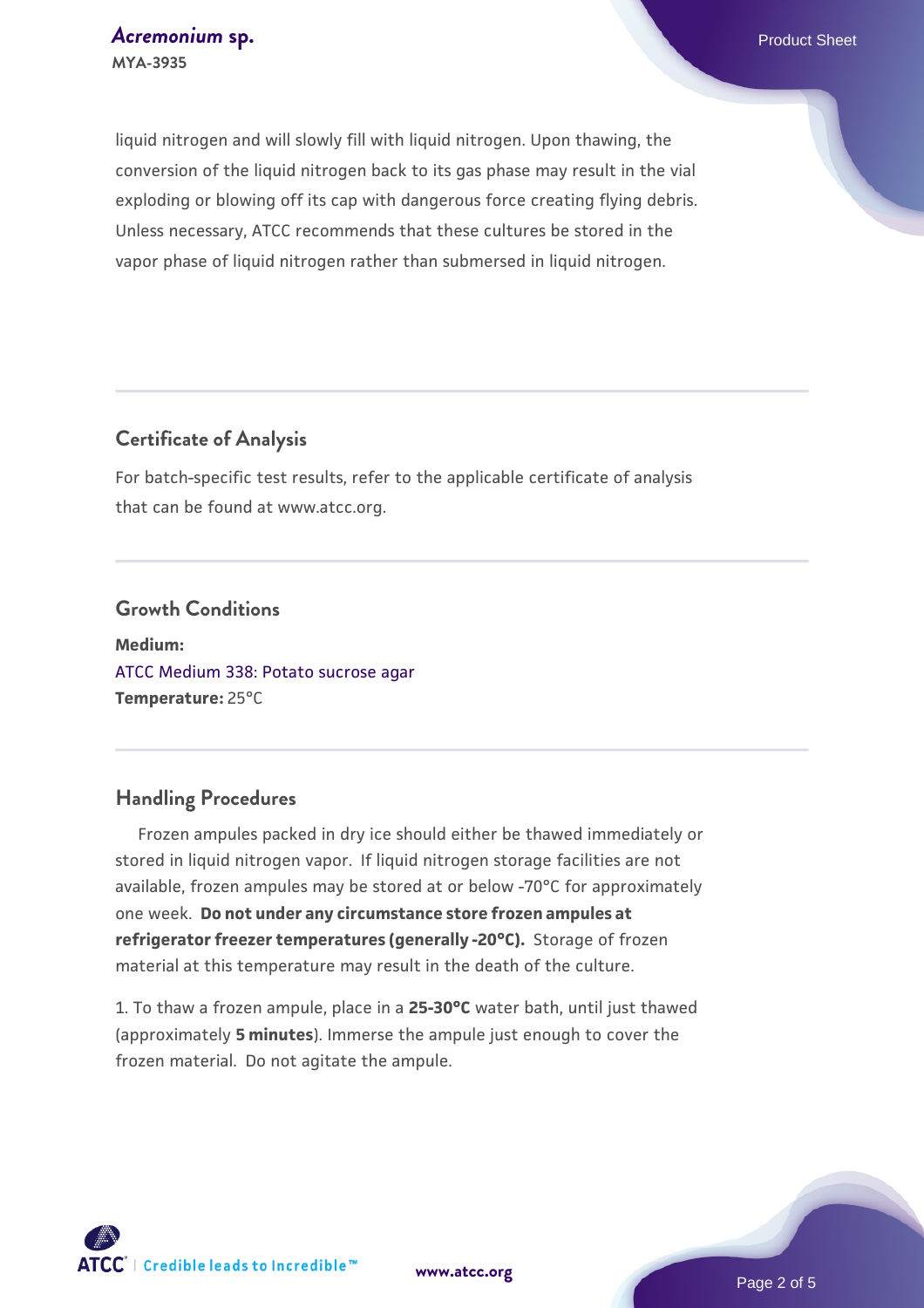2. Immediately after thawing, aseptically transfer the contents of the vial onto appropriate solid or liquid medium.

3. Incubate cultures at recommended temperature.

#### **Material Citation**

If use of this material results in a scientific publication, please cite the material in the following manner: *Acremonium* sp. (ATCC MYA-3935)

#### **References**

References and other information relating to this material are available at www.atcc.org.

#### **Warranty**

The product is provided 'AS IS' and the viability of ATCC<sup>®</sup> products is warranted for 30 days from the date of shipment, provided that the customer has stored and handled the product according to the information included on the product information sheet, website, and Certificate of Analysis. For living cultures, ATCC lists the media formulation and reagents that have been found to be effective for the product. While other unspecified media and reagents may also produce satisfactory results, a change in the ATCC and/or depositor-recommended protocols may affect the recovery, growth, and/or function of the product. If an alternative medium formulation or reagent is used, the ATCC warranty for viability is no longer valid. Except as expressly set forth herein, no other warranties of any kind are provided, express or implied, including, but not limited to, any implied warranties of merchantability, fitness for a particular purpose, manufacture according to cGMP standards, typicality, safety, accuracy, and/or

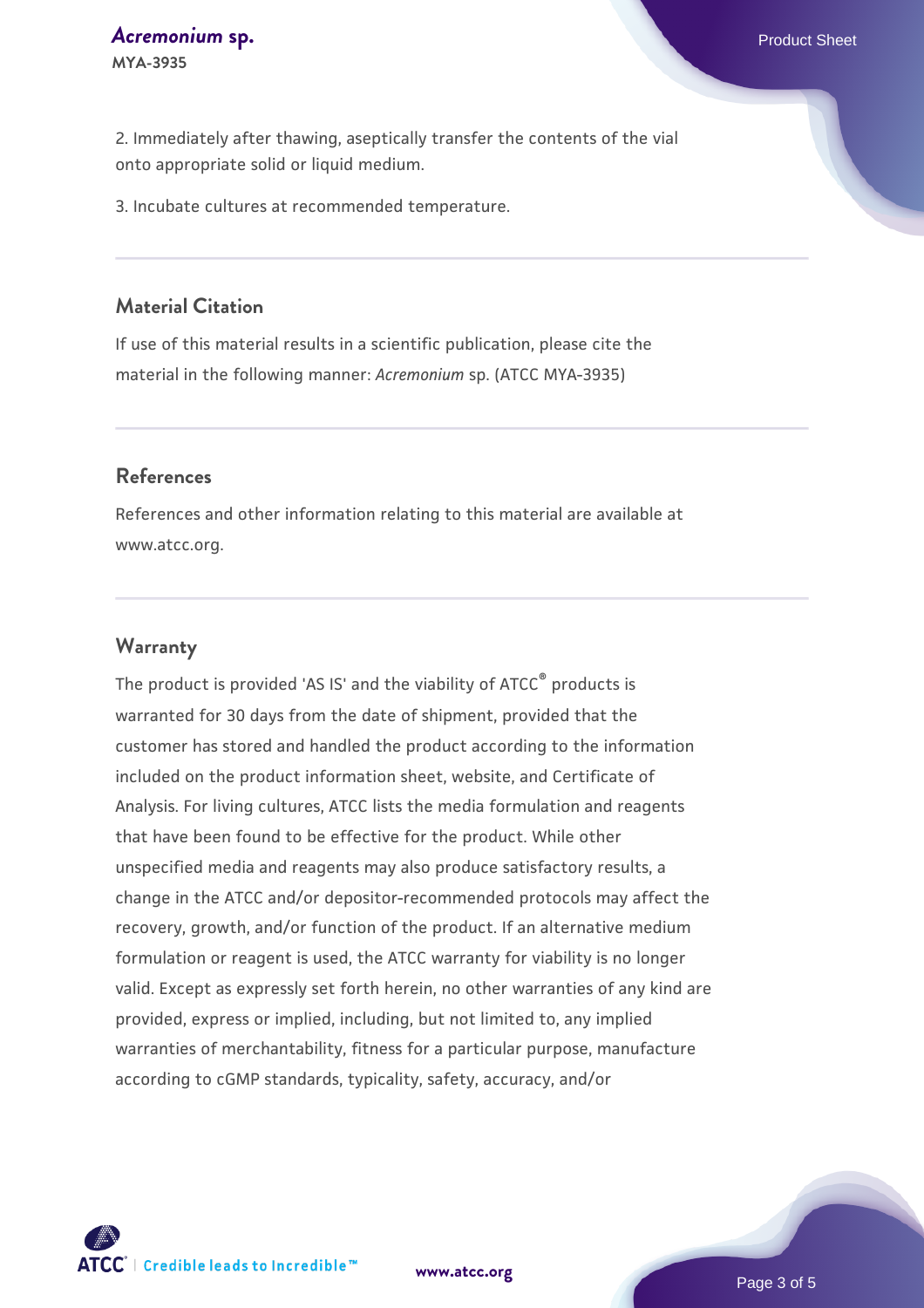# **[Acremonium](https://www.atcc.org/products/mya-3935) [sp.](https://www.atcc.org/products/mya-3935)** Product Sheet

**MYA-3935**

noninfringement.

#### **Disclaimers**

This product is intended for laboratory research use only. It is not intended for any animal or human therapeutic use, any human or animal consumption, or any diagnostic use. Any proposed commercial use is prohibited without a license from ATCC.

While ATCC uses reasonable efforts to include accurate and up-to-date information on this product sheet, ATCC makes no warranties or representations as to its accuracy. Citations from scientific literature and patents are provided for informational purposes only. ATCC does not warrant that such information has been confirmed to be accurate or complete and the customer bears the sole responsibility of confirming the accuracy and completeness of any such information.

This product is sent on the condition that the customer is responsible for and assumes all risk and responsibility in connection with the receipt, handling, storage, disposal, and use of the ATCC product including without limitation taking all appropriate safety and handling precautions to minimize health or environmental risk. As a condition of receiving the material, the customer agrees that any activity undertaken with the ATCC product and any progeny or modifications will be conducted in compliance with all applicable laws, regulations, and guidelines. This product is provided 'AS IS' with no representations or warranties whatsoever except as expressly set forth herein and in no event shall ATCC, its parents, subsidiaries, directors, officers, agents, employees, assigns, successors, and affiliates be liable for indirect, special, incidental, or consequential damages of any kind in connection with or arising out of the customer's use of the product. While reasonable effort is made to ensure authenticity and reliability of materials on deposit, ATCC is not liable for damages arising from the misidentification or misrepresentation of such materials.

Please see the material transfer agreement (MTA) for further details regarding the use of this product. The MTA is available at www.atcc.org.



**[www.atcc.org](http://www.atcc.org)**

Page 4 of 5